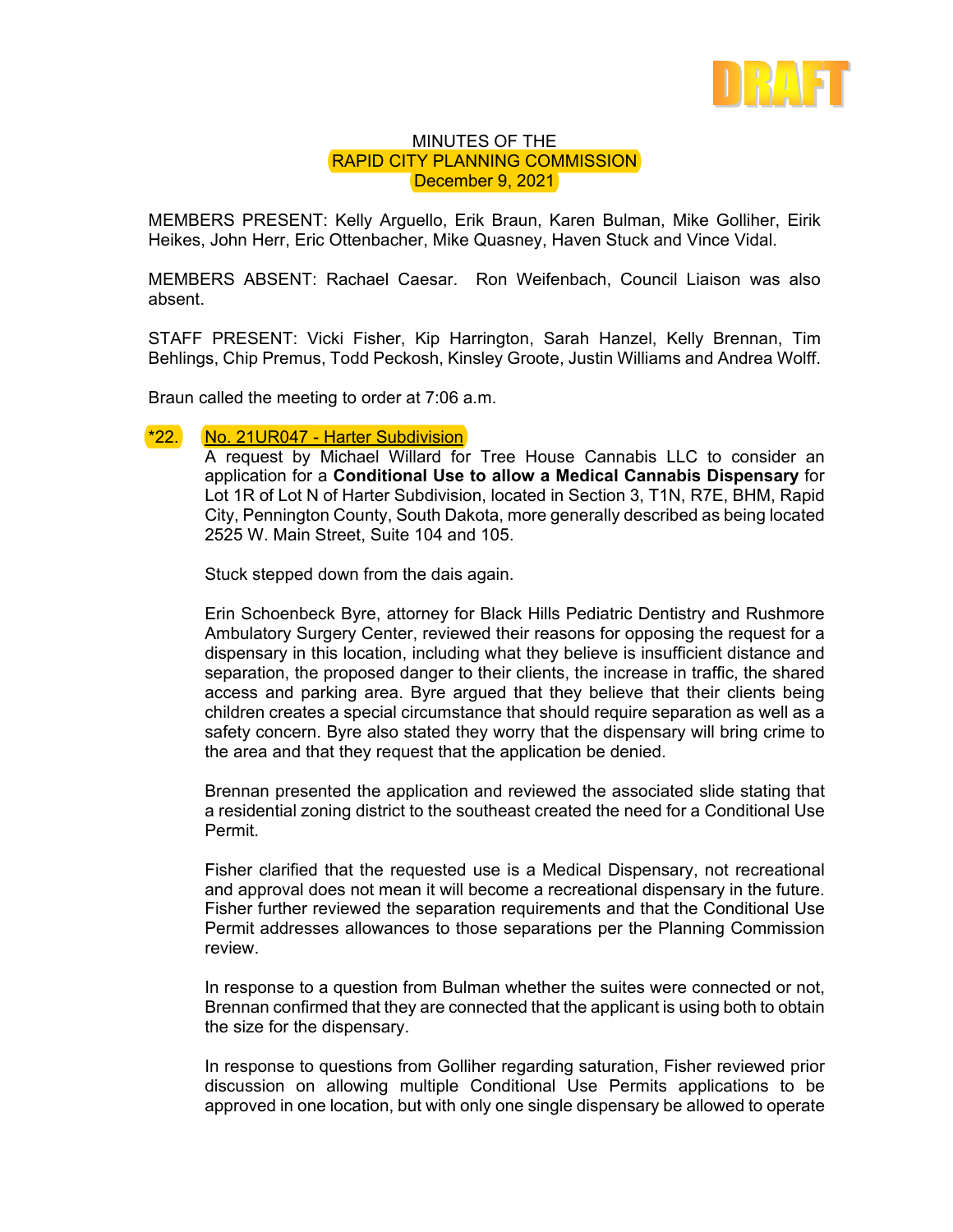

on a legally described property. However, this is a different case where the dispensaries are on separate properties located adjacent to each other but also have the same applicant and property owner.

In response to a question from Heikes regarding security, waste management and odor control plans, Fisher stated that they have met requirements, but the plans are very detailed and staff didn't feel it would serve to attach the information. Brennan confirmed that the applicant has to meet the stringent State requirements to receive their final City license.

## **Bulman moved, Herr seconded and the Planning Commission approved the Conditional Use Permit to allow a Medical Cannabis Dispensary be approved with the following stipulations:**

- **1. Prior to issuance of a building permit, a medical cannabis dispensary license shall be secured from the South Dakota Department of Health;**
- **2. Prior to issuance of a building permit, the applicant shall coordinate with the Rapid City Fire Department Fire and Life Safety Division to establish a plan with acceptable time frames to provide an approved fire sprinkler protection and associated fire alarm systems designed and installed as per NFPA 13 and NFPA 72, respectively, and shall be provided throughout the building containing the cannabis related activity. Where applicable, a covenant agreement addressing the fire protection system installation, shall be entered into prior to issuance of a certificate of occupancy;**
- **3. The waste management plan shall be continually monitored to ensure the security of waste handling;**
- **4. The security plan shall be continually monitored to ensure that all areas and operation of the medical cannabis dispensary are provided 24/7 surveillance and recovery of video shall be provided as needed;**
- **5. The odor control plan shall be continually monitored to ensure that all ventilation, odor abatement, and any other measures are taken to prevent nuisances. The premises shall be properly ventilated and the exhaust air filtered or treated to neutralize the odor from cannabis so that the odor cannot be detected by a person with a normal sense of smell at the property line of the premises or on any adjoining property. No operable windows or exhaust vents shall be located on the building façade that abuts a residential use or zone. Exhaust vents on rooftops shall direct exhaust away from residential uses or zones;**
- **6. All signage shall meet the requirements of the Rapid City Sign Code. A sign permit shall be obtained for each sign. No Light Emitting Diode (LED) message centers are being approved as a part of this request. The inclusion or addition of any LED message centers shall require a Major Amendment to the Conditional Use Permit; and,**
- **7. The Conditional Use Permit shall allow a medical cannabis dispensary at the location proposed. The medical cannabis dispensary shall be operated in compliance with the approved operational plan and in compliance with all City and State regulations. Any expansion of the medical cannabis establishment shall require a Major Amendment to the Conditional Use Permit. Permitted uses within the General Commercial District in compliance with the Parking Ordinance shall be allowed with**